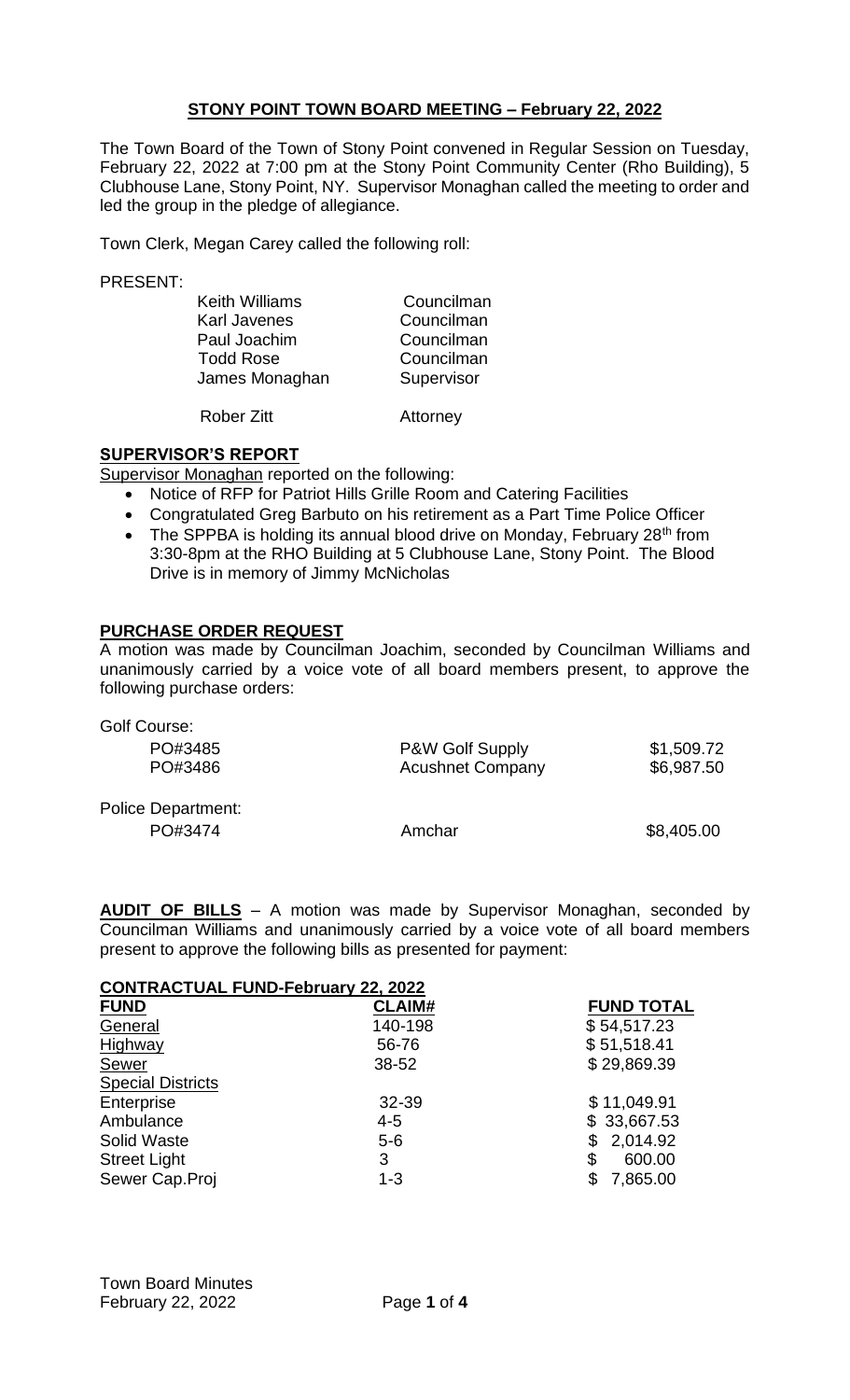**MINUTES** - A motion was made by Supervisor Monaghan, seconded by Councilman Williams and carried by a voice vote of all board members present to approve the minutes of February 8, 2022, Town Board Meeting.

#### **CORRESPONDENCE** - None

#### **PUBLIC INPUT** - None

## **Set 2022 Fees for Patriot Hills Golf Club**

A motion was made by Supervisor Monaghan, seconded by Councilman Joachim and unanimously carried by a voice vote of those board members present, to approve the following 2022 Golf course Fee Schedule:

# **Patriot Hills Golf Club Pricing**

## **New Pricing in Red**

| <b>Non Resident</b>          | 2020     | 2021     | 2022     |
|------------------------------|----------|----------|----------|
| Sat / Sun / Holiday          | \$120.00 | \$120.00 | \$120.00 |
| Sat / Sun / Holiday Twilight | \$90.00  | \$90.00  | \$95.00  |
| Weekday                      | \$90.00  | \$90.00  | \$95.00  |
| Weekday Twilight             | \$70.00  | \$70.00  | \$75.00  |
| Super Twilight               | \$45.00  | \$45.00  | \$50.00  |

| <b>Rockland ID</b>        | 2020    | 2021      | 2022      |
|---------------------------|---------|-----------|-----------|
| Sat / Sun / Holiday       | \$90.00 | <b>NA</b> | <b>NA</b> |
| Sat / Sun / Holiday / Twi | \$70.00 | <b>NA</b> | <b>NA</b> |
| Weekday                   | \$70.00 | <b>NA</b> | <b>NA</b> |
| Weekday Twilight          | \$60.00 | <b>NA</b> | <b>NA</b> |
| Super Twilight            | \$45.00 | <b>NA</b> | <b>NA</b> |

| <b>Stony Point ID</b>          | 2020    | 2021    | 2022    |
|--------------------------------|---------|---------|---------|
| Sat / Sun / Holiday            | \$53.00 | \$53.00 | \$58.00 |
| Sat / Sun / Holiday / Twi      | \$40.00 | \$40.00 | \$45.00 |
| Weekday                        | \$45.00 | \$45.00 | \$50.00 |
| Weekday Twilight               | \$40.00 | \$40.00 | \$45.00 |
| Weekday Jr/Sr                  | \$35.00 | \$35.00 | \$40.00 |
| Super Twilight                 | \$30.00 | \$30.00 | \$35.00 |
| After 5PM Jr Rate 17 and Under | \$15.00 | \$15.00 | \$15.00 |

| Veteran Discount Weekend<br>Veteran Discount Weekday                                                 |             | \$80.00<br>\$60.00 | \$80.00<br>\$60.00 | \$80.00<br>\$60.00 |
|------------------------------------------------------------------------------------------------------|-------------|--------------------|--------------------|--------------------|
| <b>Dynamic Pricing</b>                                                                               |             | 2020               | 2021               | 2022               |
| <b>Dynamic Pricing</b><br><b>Dynamic Pricing</b><br><b>Dynamic Pricing</b><br><b>Dynamic Pricing</b> |             | \$25.00            | \$25.00            | \$25.00            |
| <b>Town Board Minutes</b><br>February 22, 2022                                                       | Page 2 of 4 |                    |                    |                    |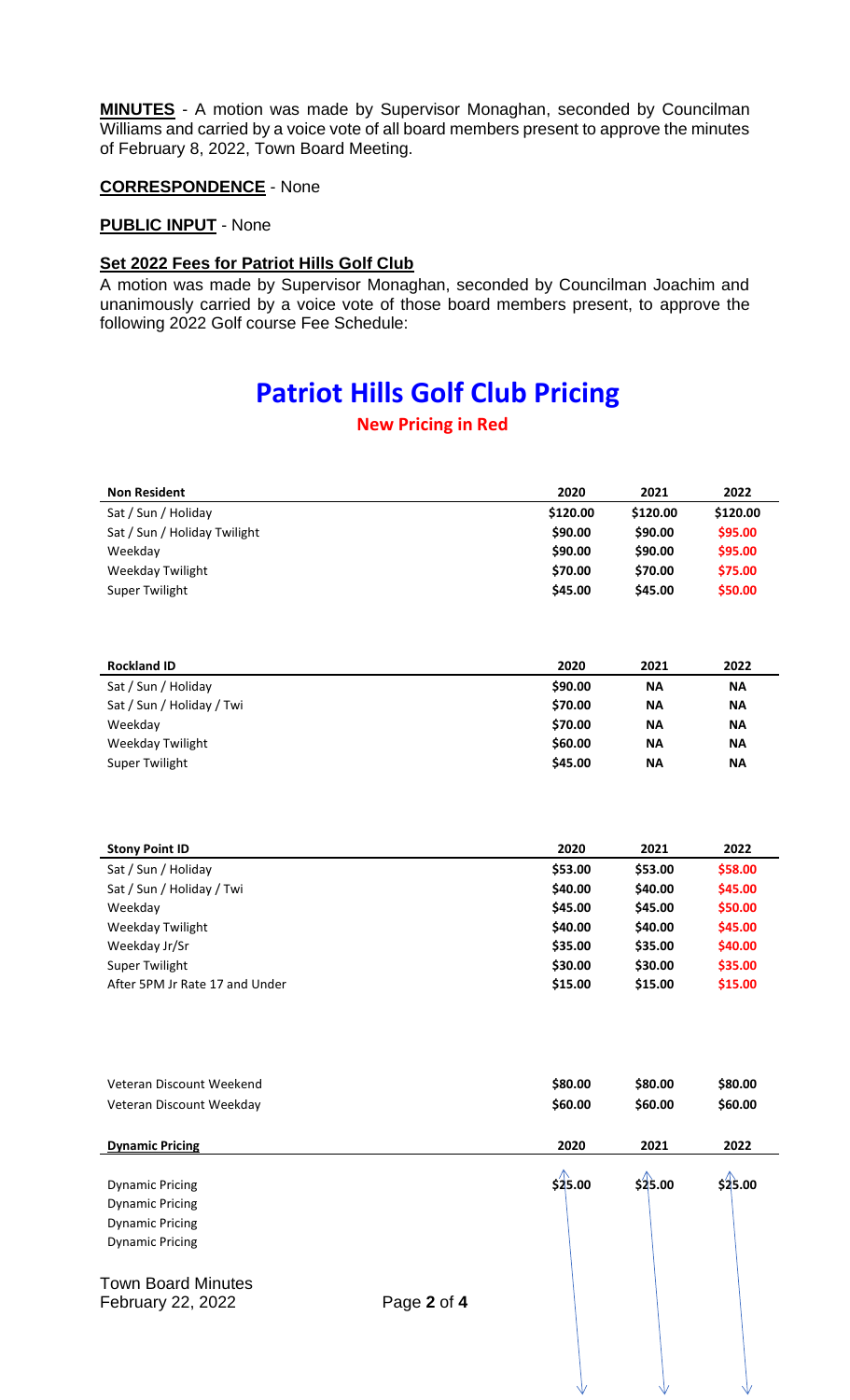Dynamic Pricing Dynamic Pricing Dynamic Pricing Dynamic Pricing Dynamic Pricing Dynamic Pricing Dynamic Pricing Dynamic Pricing Dynamic Pricing **\$140.00 \$140.00 \$140.00**

| <b>Golf Outings</b>       |                     | 2020    | 2021    | 2022      |
|---------------------------|---------------------|---------|---------|-----------|
| <b>Golf Outings</b>       |                     | \$90.00 | \$90.00 | \$100.00  |
| Golf Outing Package (with |                     |         |         |           |
| Caterer)                  |                     | \$75.00 | \$75.00 | <b>NA</b> |
| <b>Fall Golf Outings</b>  |                     | \$70.00 | \$70.00 | \$75.00   |
| <b>Local Golf Outings</b> |                     | \$65.00 | \$65.00 | \$70.00   |
| Local Golf Outings        | (with restrictions) | \$50.00 | \$50.00 | \$55.00   |
|                           |                     |         |         |           |

| <b>Driving Range</b> |           | 2020    | 2021    | 2022    |
|----------------------|-----------|---------|---------|---------|
| Small                | 50 Balls  | \$6.00  | \$6.00  | \$7.00  |
| <b>Medium</b>        | 100 Balls | \$10.00 | \$10.00 | \$11.00 |
| Large                | 150 Balls | \$12.00 | \$12.00 | \$14.00 |
|                      |           |         |         |         |

| <b>Stony Point ID Cards</b> | 2021    | 2021    | 2022    |
|-----------------------------|---------|---------|---------|
| <b>Stony Point Adult</b>    | \$50.00 | \$50.00 | \$50.00 |
| SR / JR                     | \$35.00 | \$35.00 | \$35.00 |

Adult (Age 18 - 59) Senior (60 years and older) Junior (under 18 years of age)

## **Award Bid-Golf Course Plant Protectant & Fertilizer**

A motion was made by Supervisor Monaghan, seconded by Councilman Puccio and unanimously carried by a voice vote of those board members present to award the golf course plant protectants and fertilizer bid to Seeton Turf Warehouse LLC dba Noble Turf, Metro Turf Specialists, Fisher & Sons as recommended by Evan Weymouth, Golf Course Superintendent.

#### **Award Bid-Senior Bus Transportation**

A motion was made by Supervisor Monaghan, seconded by Councilman Williams and unanimously carried by a voice vote of those board members present to award the bid for Senior Bus Transportation to West Point Tours in the amount of \$14,360.00.

#### **Approve Retirement Payout**

A motion was made by Supervisor Monaghan, seconded by Councilman Joachim and unanimously carried by a voice vote of those board members present to approve the retirement payout for Kathy Kivlehan, Clerk Typist as presented by the finance department.

#### **Approve Use of Charles S. Eccher Park for Stony Point Bike Safety/Touch a Truck Event**

A motion was made by Supervisor Monaghan, seconded by Councilman Williams and unanimously carried by a voice vote of those board members present to grant permission to the Stony Point Athletic League to use the sound stage and surrounding